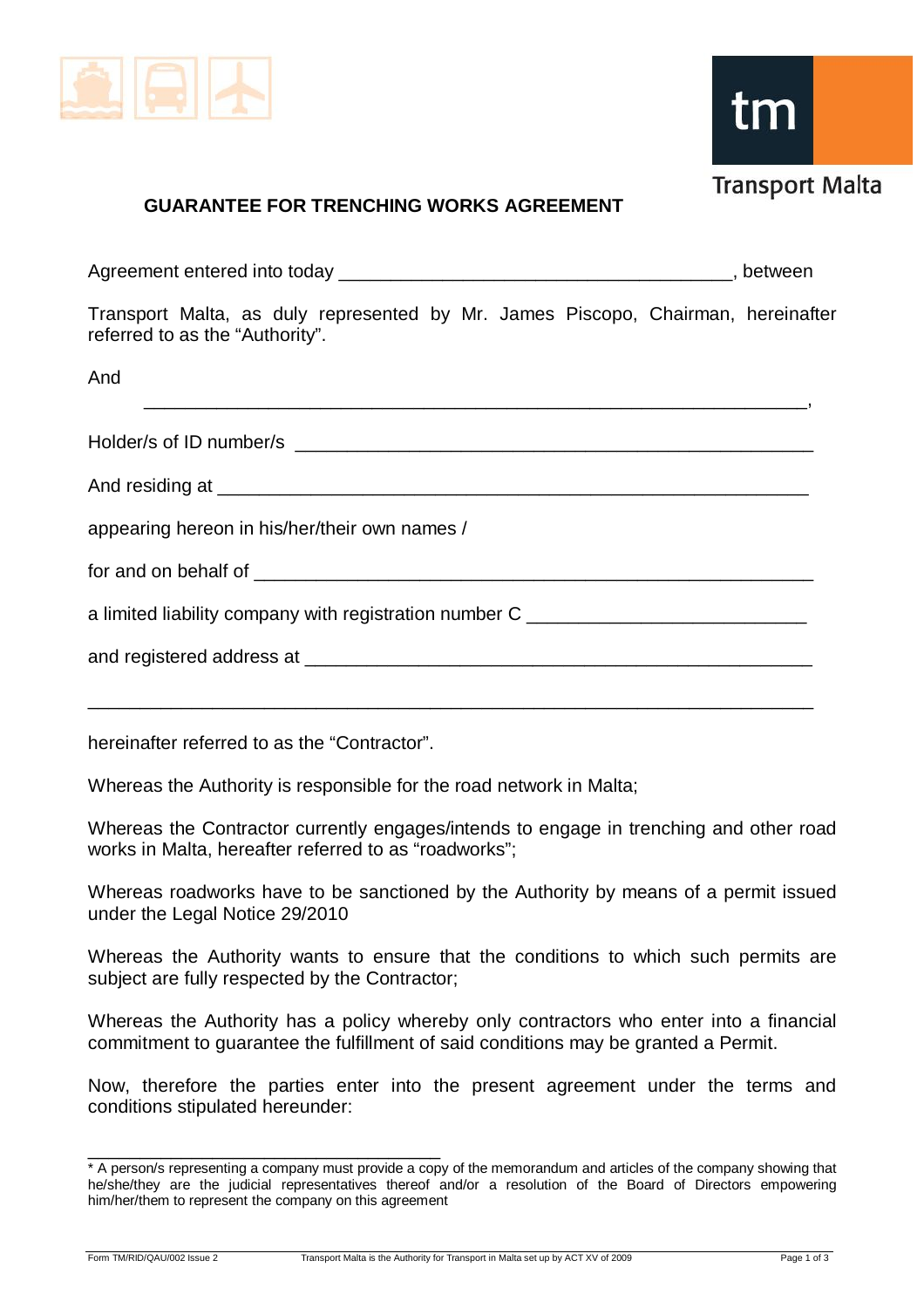



- 1. The agreement is being entered into for an indefinite term, provided that the Authority may at any time amend or terminate this agreement.
- 2. In the event that the Contractor is not responsible for any pending roadworks and intends not to apply for any further permits for the execution of roadworks, it may terminate this agreement by giving the Authority three months prior written notice. For the purposes of this clause the phrase "pending roadworks" shall include roadworks the warranty period of which is still running. For the avoidance of doubt, it is declared that the Contractor cannot terminate this agreement in the event that the warranty period for any roadworks carried out by it is still running.
- 3. The Contractor shall within two working days from the date of this agreement, furnish the Authority, with a Bank Guarantee issued by a local bank for the sum of fifteen thousand euro ( $\epsilon$ 15,000) issued in favour of the Authority, in the standard text contained in Doc "A" attached to this agreement. In the event that the Contractor fails to do so, this agreement shall not come into effect.
- 4. The parties agree that the Authority shall have the right to call upon the Bank Guarantee in the event that the Authority deems that the Contractor has failed to honour any of the conditions attached to any permit issued to it by the Authority, or any obligations related to the roadworks emanating from the law with particular reference to the Legal Notice 29/2010.
- 5. In the event that the Bank Guarantee is called upon by the Authority, the Contractor shall, within five days, submit a fresh Bank Guarantee for the same amount and under the same conditions. In the event that the Contractor fails to do so it shall automatically become, liable to pay to the Authority a penalty of two hundred thirty three euro (€233) per day for mere delay. Furthermore, any permits issued to the Contractor by the Authority shall be automatically suspended, provided that such suspension shall be without prejudice to the Contractor's obligation to carry out any remedial works ordered by the Authority.
- 6. The Contractor shall ensure that a Bank Guarantee given to the Authority in virtue of this agreement is renewed in order to remain in force throughout the duration of this agreement. In the event that the Contractor fails to do so it shall automatically become liable to pay to the Authority a penalty of two hundred thirty three euro (€233) per day for mere delay.